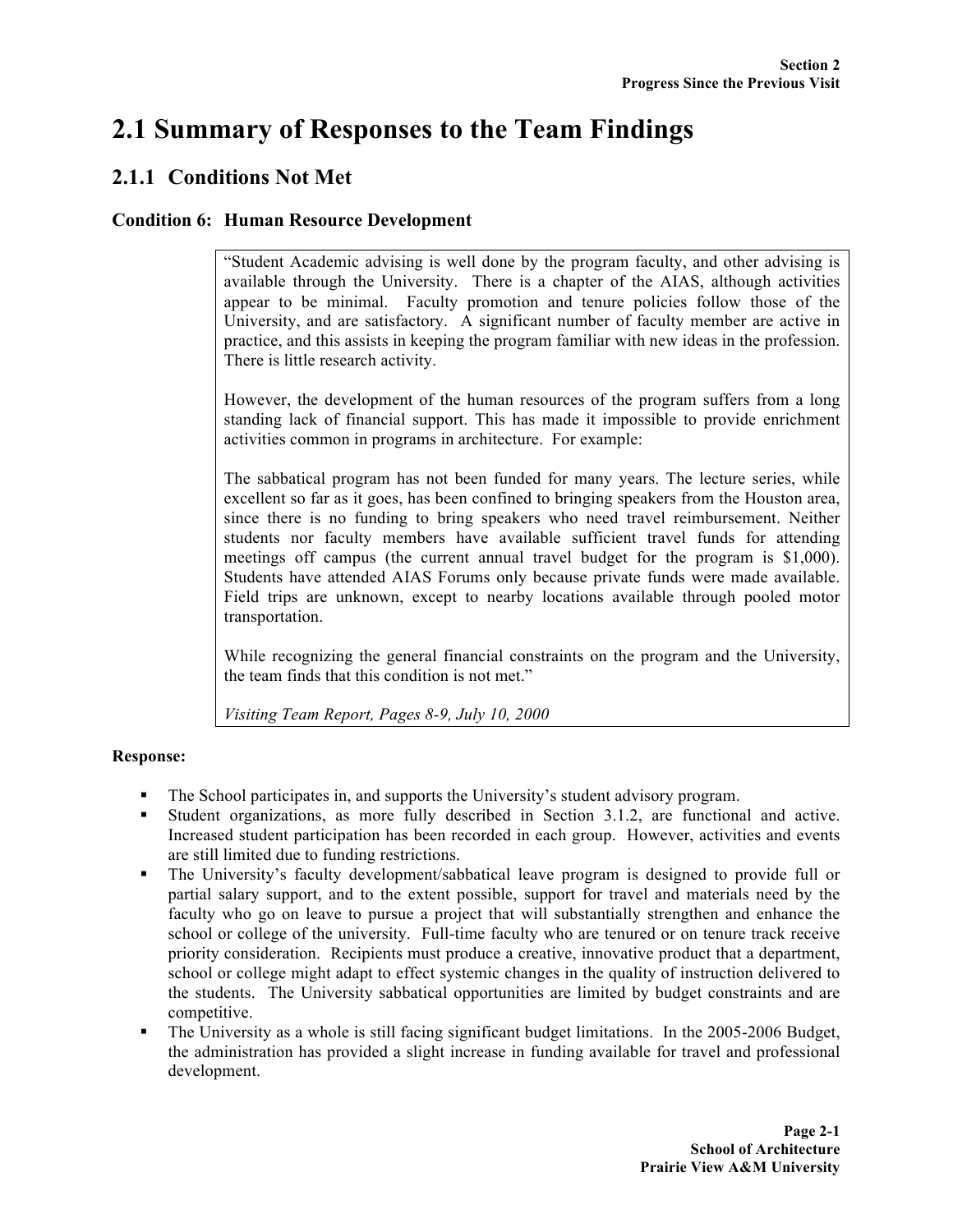- While acknowledging the continued problems with proper financial support for travel and professional development activities, which might cause them to be inadequately serviced on a need/request basis, the School continues to host and participate in such activities. Each year the School continues to host a Spring Semester lecture series. In 2005, the six-week lecture series titled "Inside/Outside" brought young practitioners, architects, designers, and industrial engineers, to speak to the students.
- Student travel continues to be on an ad hoc basis. Over the past four years the School has been able to organize and arrange an annual visit to Chaco Canyon. This trip for faculty and students is made in conjunction with the College of Architecture at the University of Texas at Arlington.
- Four students traveled to Paris and studied one semester with the University of Houston program abroad.
- In the last two years, students traveled during spring break to New York City with an Art faculty member/Curator to explore the city, visit museums, and attend several cultural activities.
- In the last few years, students' organization representatives and their advisors attended regional and national AIAS, NOMA, and CSI conferences. (i.e., Washington, Las Vegas, Los Angeles, Baltimore, New Orleans, New York, and Alabama).
- Students participate with faculty members in local, regional, and national student competitions in Chicago, Dallas, San Antonio, Austin, and Fort Worth.
- The School of Architecture hosted the Regional ACSA in Houston in 2003.
- Faculty members attend local, regional, national, and international meetings and conferences.
- The Dean of the School of Architecture, in her capacity as an assistant to the previous President and currently a coordinator for facilities planning and design, managed to conduct all the processes of advertising, firm selection, design, review and implementation within the School. Faculty and students were involved in all these activities during the last four years helping the university design and construct four new buildings. This brought nationally renowned architects to meet at the university and afforded students the opportunity to observe and learn from their presentations.

# **2.1.2 Criteria Not Met**

# **Criteria 12.7 (now 3.13.12) Human Behavior**

"The lack of appropriate theory courses in this area and the absence of an architectural historian on the faculty adversely influence the students' ability to investigate, assimilate and apply knowledge about the relationship between human behavior and the physical environment. The planned addition of an architectural historian in Fall 2000 should improve this situation."

*Visiting Team Report, Page 14, July 10, 2000*

### **Criteria 12.9 (now 3.13.11) Use of Precedents**

"The students' ability to investigate and apply, on their own, architectural history and theory as a source of formal precedents to their architectural design projects is seriously lacking."

*Visiting Team Report, Page 14, July 10, 2000*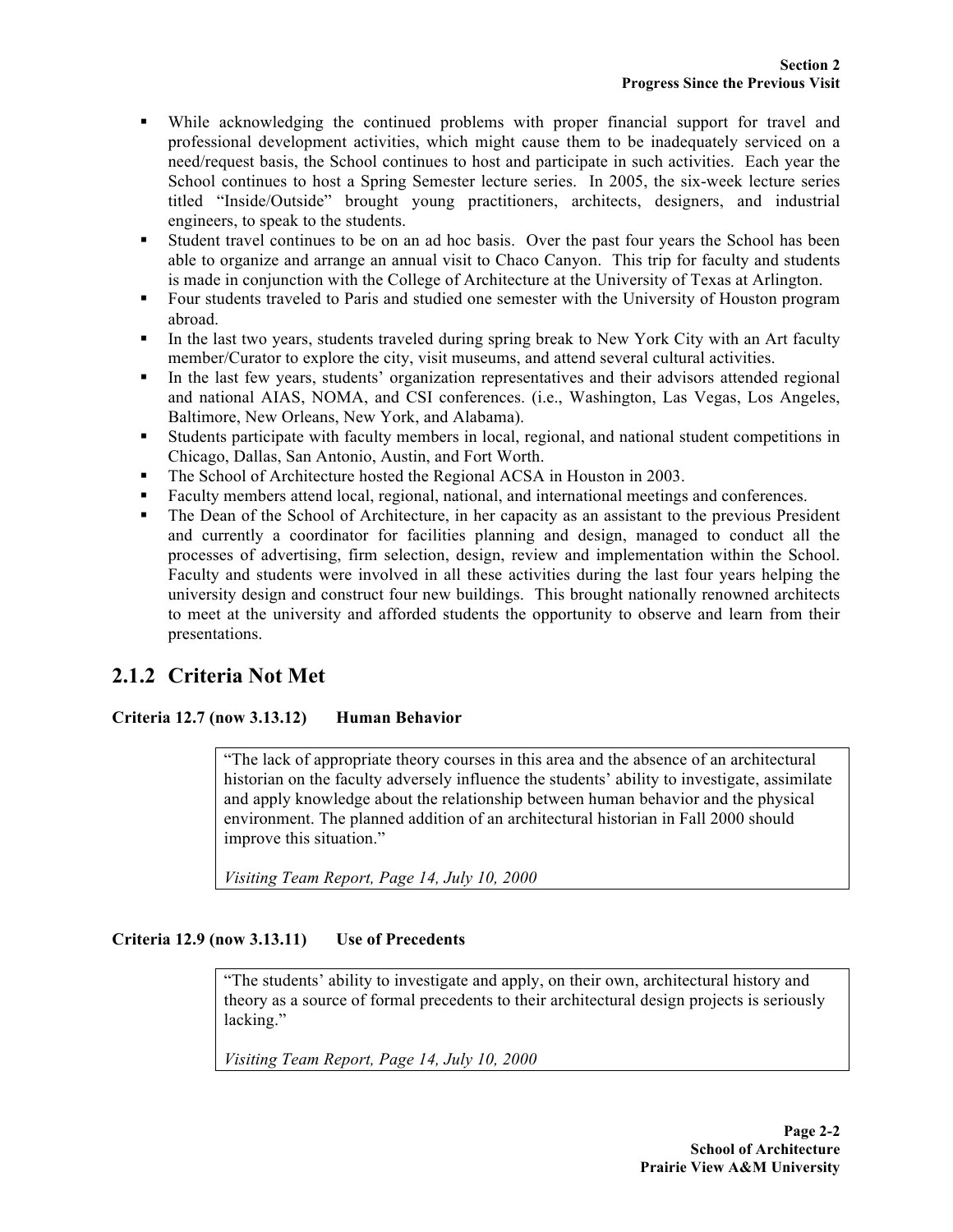#### **Criteria 12.10 (now 3.13.8) Western Traditions**

"The two required introductory architectural history courses do not achieve an acceptable level of assimilation and comprehension of Western architectural canons. The methods of teaching and evaluation result in some degree of student awareness but fail to ensure that students can paraphrase or summarize information regarding the range of climatic, technological, socioeconomic and other cultural factors which have shaped and sustained Western traditions."

*Visiting Team Report, Page 14, July 10, 2000*

#### **Criteria 12.11 (now 3.13.9) Non-Western Traditions**

"Although there was some attention to this subject, the team found a weakness in the coverage of non-Western history and its connections to today's architecture."

*Visiting Team Report, Page 15, July 10, 2000*

## **Criteria 12.12 (now 3.13.10) National and Regional Traditions**

"Students demonstrate no awareness of local vernacular building tendencies or of the differences in regional architectural heritage within the United States. There is neither sufficient evidence that national and regional traditions have been incorporated into the Environmental Systems and history courses as claimed, nor is there any mechanism ensuring that students study or experience the built environment in other parts of this country."

*Visiting Team Report, Page 15, July 10, 2000*

#### **Response to Items 12.7-12.12:**

- Efforts are continuing to fill the historian position which appears to have triggered most of these criticisms. In the academic years of 2002-2003, historian Gail Hook taught at Prairie View and provided input to the faculty on how to improve their courses with historical content.
- As a result of a proposal to the Brown Foundation, the School just received funding for an endowed Chair. It is anticipated that the person filling this position will be an architectural historian.
- In the meantime, the weaknesses articulated in the Visiting Team Report have been challenged both in the history survey and with more specific approaches in the design studios. All of the weaknesses cited have been addressed to some degree in the history survey classes and specific responses are now part of the curricula of studios as follows:
	- **Precedents are strongly considered in 1st and 2<sup>nd</sup> year design studios.**
	- Non-western traditions are examined in the history survey and are considered in design studio settings.
	- National and Regional Traditions are considered both in the history survey and regional issues examined in  $3<sup>rd</sup>$  year design.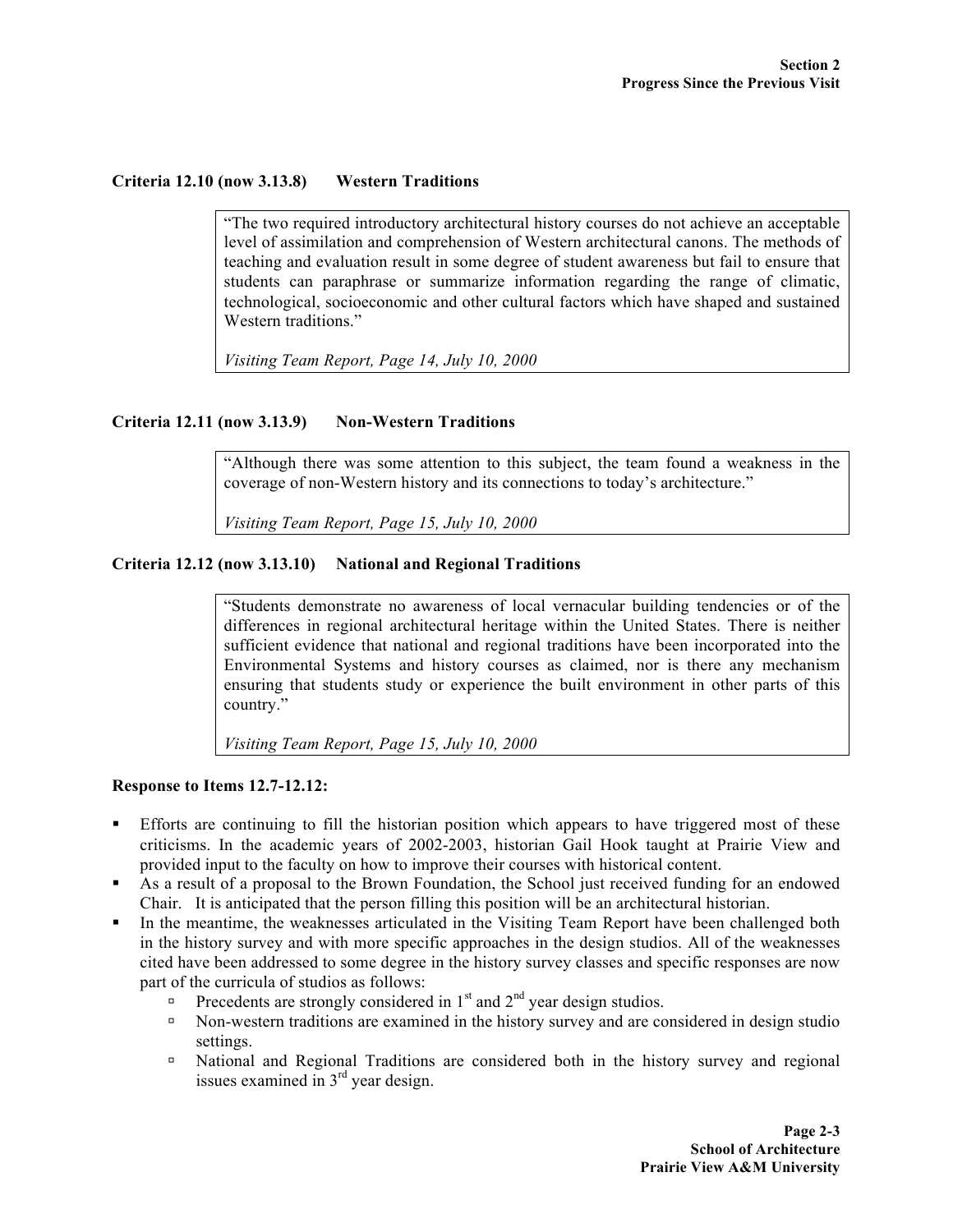Studio design project assignments have included a  $5<sup>th</sup>$  year project as Chaco Canyon involving prehistoric architecture, while freshmen design classes had a teahouse design in Japan and the 4<sup>th</sup> year design studio (Spring Semester 2004 taught in conjunction with Michael Rotundi) included an office tower in Tokyo, Japan.

# **12.13 (now 3.13.15) Environmental Conservation (Sustainable Design)**

"Student work did not show understanding of the basic principles of ecology and of an architect's responsibility for environmental and resource conservation in architecture and urban design. Most projects were object based and contextual issues were not addressed."

*Visiting Team Report, Page 15, July 10, 2000*

## **Response:**

- These issues are presently being addressed throughout the curriculum through a broader and continuous emphasis on comprehensive design. Sustainable design receives specific attention in  $3<sup>rd</sup>$ Year and again in the  $5<sup>th</sup>$  Year Comprehensive Design Studio.
- A *Green Building Lecture Series* has been planned for Fall 2005.
- To better understand sustainable design, the students have attended various LEED's conferences and briefings by the Houston Chapter of the Construction Specifications Institute.
- Faculty and students attended the *Green Building Conference* in Houston (Spring Semester 2004), which was planned and sponsored by AIA Houston and AGC local Chapters. In the same conference, students participated in a Lego Sustainable Design Competition and won  $1<sup>st</sup>$  place and a monetary prize.
- Students in the 3<sup>rd</sup> year design studio (Spring Semester 2003) participated in a design competition for the City of Austin - Seaholm Project that involved the adapted reuse of a former power plant along the Colorado River. The School took the 2<sup>nd</sup> place award among other Schools of Architecture in Texas.
- The Texas Vernacular Residential Development in Sherman, Texas, is an example of a sustainable design project.
- The Materials and Methods classes (ARCH 2273 and 3283) include additional emphasis on environmental issues relating to the selection and use of materials.
- Students often take the Energy Alternative Design elective course, where they work on projects and research with their faculty members exploring environmental issues.
- The criticism that "Most projects were object based and contextual issues not addressed" is being taken up in the design studio sequence, although the school believes that this criticism was due more to our not displaying work appropriately to respond to this question. Outside of the  $1<sup>st</sup>$  year, as the student go into their  $2<sup>nd</sup>$  year and beyond, the studios focus on projects being site-specific and related to the context of the final result. This includes taking students on field trips to visit the sites in Houston, Dallas, and Austin.

# **12.15 Site Conditions**

"The ability to respond to natural and built site characteristics in the development of a program is not apparent in the students' work. There is no indication that the students can manipulate contours or understand soils."

*Visiting Team Report, Pages 15-, July 10, 2000*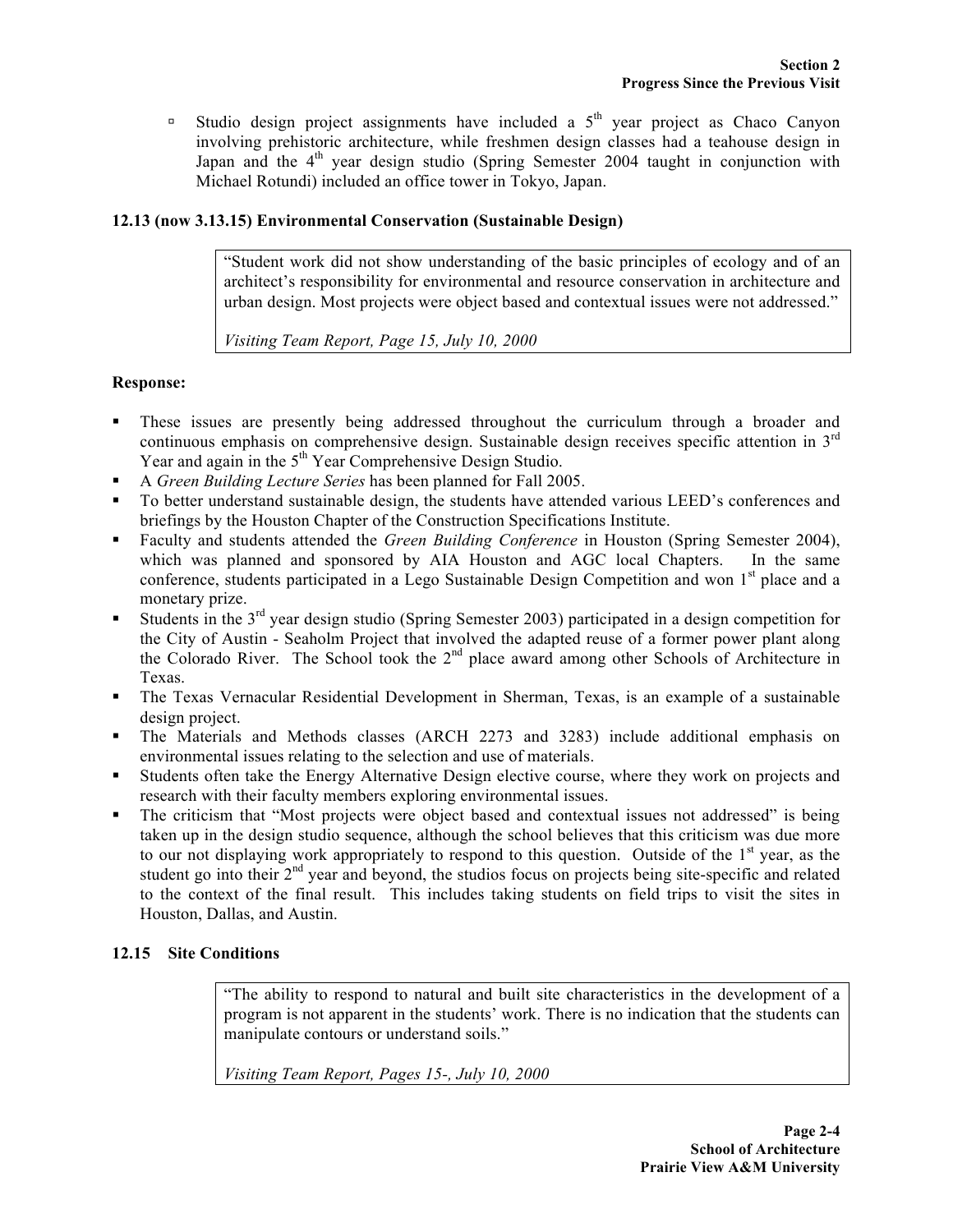### **Response:**

 The School's faculty believes that this issue was and remains well covered. We believe that the work presented to the visiting team did not represent the strength of this issue. The issue is being covered and has been covered. In response to the criticism we have incorporated site-specific projects that require students to successfully address steep slopes and sites with grading that require them to solve access and functional issues. In addition, students take a Site Design elective course offered in the School as part of the elective courses.

# **12.24 Building Code Compliance**

"An understanding of Building Code Compliance was not demonstrated in student work or found in the course books presented. The integrations of codes: occupancy classifications, allowable building areas, allowable separation requirements, occupancy requirements, means of egress and fire protection in the design studio will add richness to the projects and equip students with what they need when entering the working environment."

*Visiting Team Report, Page 17, July 10, 2000*

### **Response:**

- This criterion is now being met through a curriculum-wide focus on the issue of building codes. Specifically adjustments are noted as follows:
	- The Materials and Methods courses now include references to code and specifications requirements in the lectures and reading assignments.
	- In the Environmental Systems courses, code issues are also addressed.
	- □ For the CADD Construction Documents and Codes class, greater emphasis is placed on building codes and their relationship to not only the construction documents, but also to planning and zoning issues commonly found in private practice.
	- In the  $3<sup>rd</sup>$  year design studios, the comprehensive design studio and graduate research class all instructors include lecture components regarding building codes. Most projects in these classes also include design problems that incorporate some form of code compliance issue that the students must address.
- Textbooks have been added as required and optional dealing with building codes. These have been coordinated between the design studios on the upper level and the technical courses
- We have a code consultant lecture series for our  $\hat{5}^{\text{th}}$  year students;
- In the 3<sup>rd</sup> year studio and up each course takes at least one project and incorporates having to solve a major code or life safety issue
- Faculty juries for pinup and final presentation have incorporate full time and adjunct faculty who are licensed architects and engineers.

# **12.34 Professional Internship**

"This criterion is inadequately addressed by the curriculum. Even upper classmen, usually those who have worked, possess only minimal awareness of the role of internship along the path to registration. While it is recognized that the school allows student to gain academic elective credit for working in the summer, that it has sponsored some IDP seminars, and that it has been building a relationship with the AIA Houston, there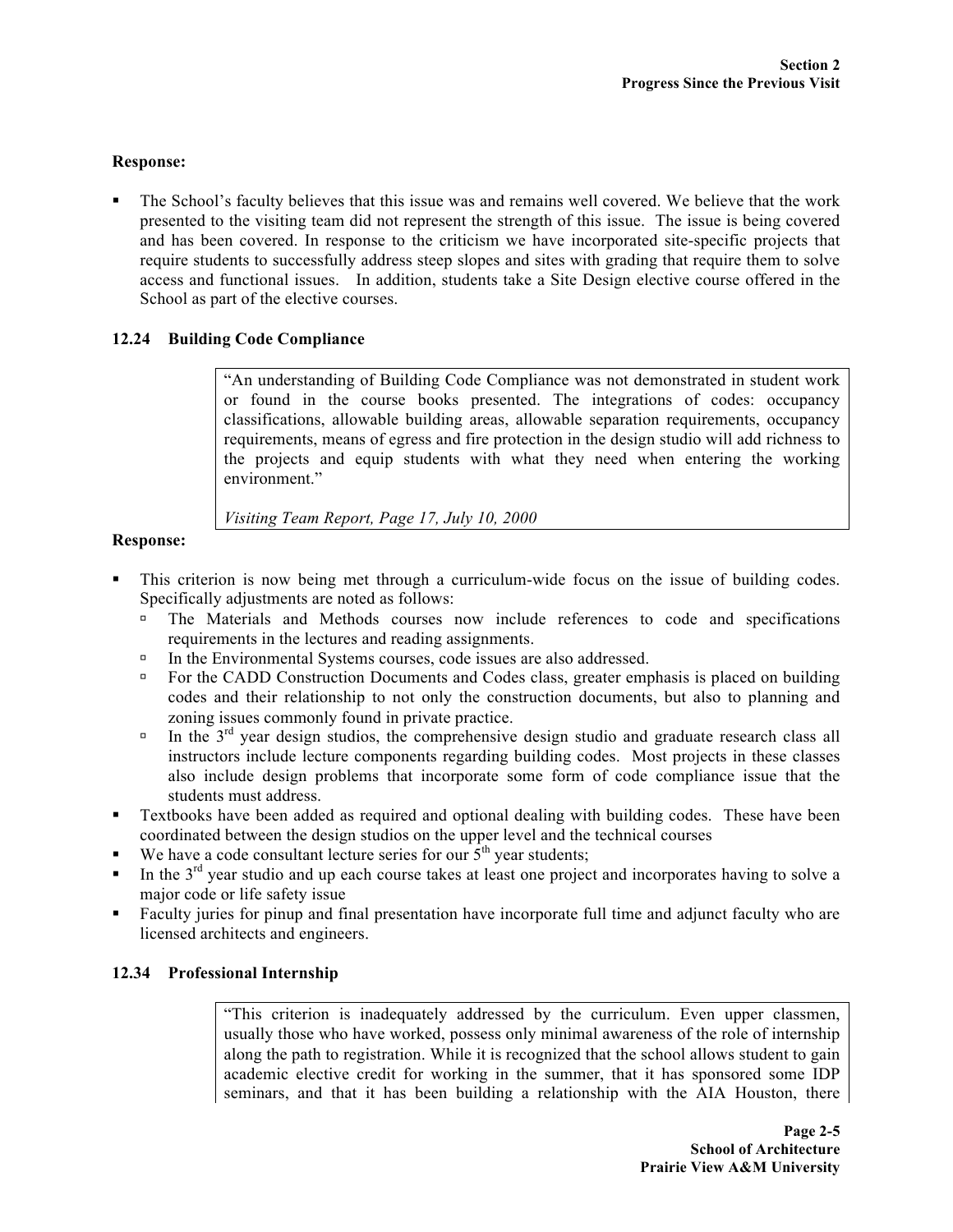remains little relationship with the state registration board. Despite the fact that so many Prairie View students must leave school in order to work, there is no mechanism to facilitate the work through mentorship and/or enrollment in IDP."

*Visiting Team Report, Page 19, July 10, 2000*

## **Response:**

- Required professional internship is coupled with the practicum experience in fifth year. In addition we continue to highlight the IDP program and have offered a continuation course for professional practice to bring about a greater emphasis.
- Since the prior team visit we have added several professors who are licensed architects. In their courses they have incorporated discussions on internship, Architectural Registration Exam (ARE) and professional registration.
- The school has appointed two professors who are licensed architects as IDP coordinators. They are responsible for educating the students on IDP, ARE scholarship funding from the Texas Board of Architectural Examiners (TBAE) and professional practice issues.
- The School's professional practice course places a major emphasis on registration.
- The School's master's degree now includes a new mentoring program instituted in 2004-2005 Academic Year. In this program, students spend one day per week in the offices of a major firm in Houston or other major cities working on their final, comprehensive design project. This affords the students to have licensed practitioners assist them with their projects and a simultaneous exposure to office conditions that can not be replicated in the classroom.
- The TBAE has assisted with providing text materials to the IDP Coordinators. Plans are underway to incorporate a yearly briefing by the appropriate staff member of the TBAE to students on the registration process.
- The AIAS chapter sponsors an annual lecture series on internship for their members.
- The AIA Houston IDP Committee visits the School and gives a seminar to the students at least once a year.
- Special Topics course taught to fifth year students by a newly licensed architect, focus on the architectural internship and licensure processes within the context of a real work environment**.**

# **2.1.3 Causes of Concern**

The Visiting Team Report noted that "underlying the conditions not met were two basic issues."

"The marginal funding of the program directly affects the extent and quality of human resource development. This University issue is being addressed by the central administration, but until it is resolved their will continue to be problems because of a low faculty salary level and insufficient funding for supplies, travel, outside lecturers and exhibits, and study programs away from Prairie View.

The small size of the program limits the number of faculty members. Current faculty members are properly focused on the studio, but this means that practitioners are obliged to teach the supporting courses for which they have prepared well, but to which they cannot bring the perspective and focus of specialists. A new faculty appointment in fall, 2000, anticipates adding to the faculty a full time architectural historian. This would strengthen this important non-studio element of architectural education. Additionally, a larger faculty will reduce the current dependence on individual interest, which makes the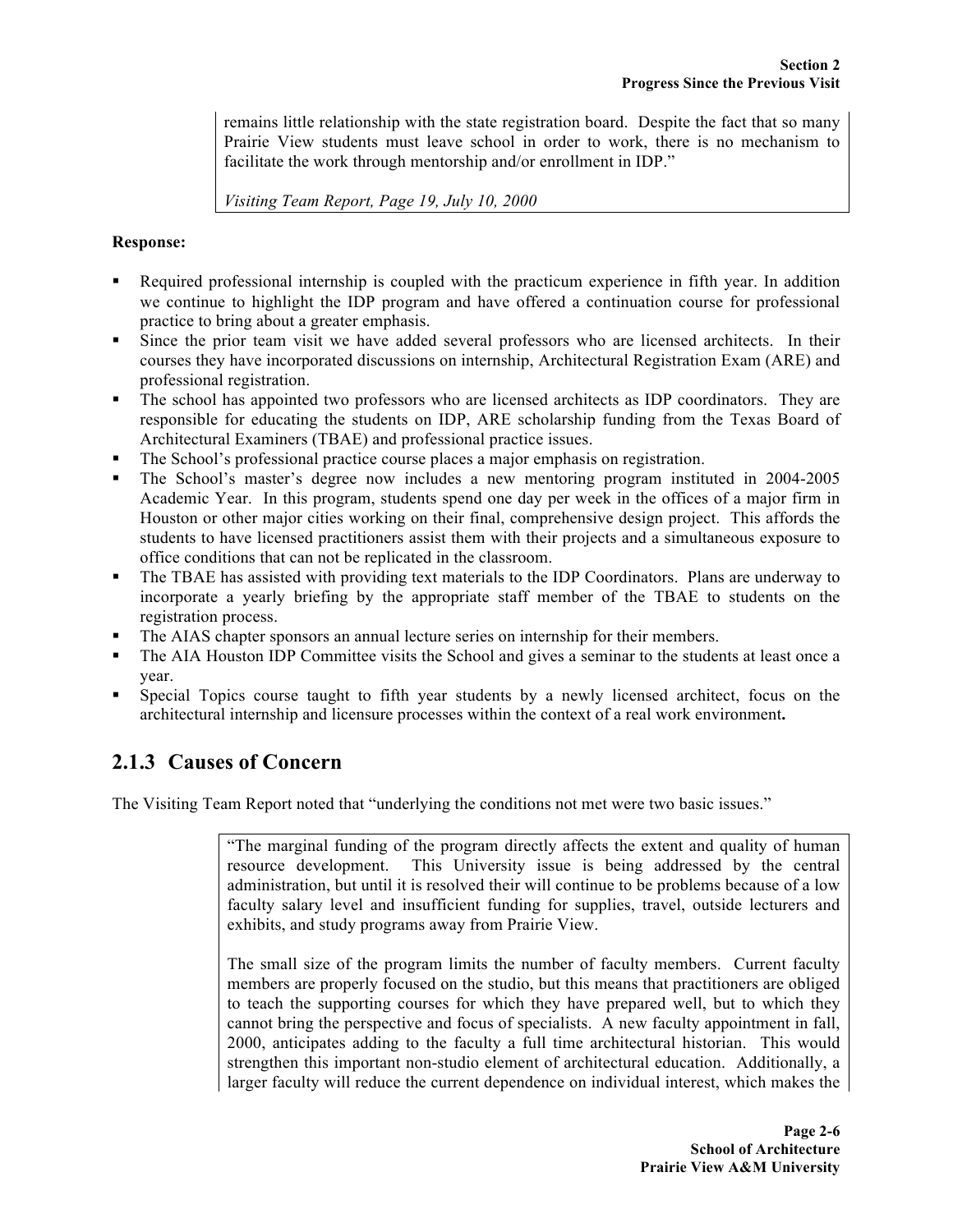quality of the curriculum too dependent on which persons compose the faculty. The program's plans for increased size should be pursued."

*Visiting Team Report, Page 3, July 10, 2000*

### **Response:**

- The School is still dealing each year in the budgetary process with the need for more funding. The most recent budget cycle did result in an increase in operating funds and merit raises to be paid for faculty and staff. The School was promised by the new Vice President for Administration and Finance to get more operating funding in the next year budget.
- In the year 2000, the University received a settlement from the State as requested by the Office of Civil Rights (OCR). As a result of this settlement, several new degrees were added to the University and four new buildings were approved. The School of Architecture succeeded in convincing the University of the need for a new building instead of continuing on the second floor of the Engineering Building it was currently occupying. In addition, the University, the Texas A&M Board of Regents, and the Texas Higher Education Coordinating Board approved the addition of a Bachelors Degree in Construction Science, a Masters Degree in Community Development, a Masters Degree in Architecture, and the CURES and Culture Centers. With the increase of number of programs, the School of Architecture budget quadrupled. The challenge that the University is facing as the additional funding due to the OCR Settlement comes to an end, is that these new programs have to receive funding from other sources.
- The School has witnessed a sizable increase in the freshmen class enrollment for the 2004-2005 and 2005-2006 Academic Years. Coupled with increased rates of retention for returning students, the School is now able to hire additional faculty for this year, 2005-2006.
- The School has embarked on an aggressive recruiting program. Led by the Assistant to the Dean for Recruitment and Retention, the architecture program is promoting itself at high schools, community colleges and other forums that offer the opportunity to attract increased interest for new students. The demographic area that the School of Architecture is targeting for recruiting students from community colleges, high schools and first generation are as follows;

Houston Area District Dallas / Ft. Worth District Rio Grande Valle District Coastal Bend Area Gulf Coast Area El Paso Area Austin Area Southeast Texas (Beaumont)

During the Fall 2001 through Summer 2002 recruitment period the School of Architecture visited a total of 43 High Schools and 8 Community Colleges. During the Fall 2002 through Summer 2003 recruitment period the School of Architecture visited a total of 32 High Schools, 3 Middle Schools and 11 Community Colleges. In the Fall 2004-Summer 2005 times period the school visited a total of 93 high schools, 3 middle schools and 8 community colleges.

 Due to the success of the recruiting program, student population has risen over the past three years. Added benefits to this program are the increased diversity of students; the increased enrollment of Hispanic and other minorities, and the  $1<sup>st</sup>$  generation attendees.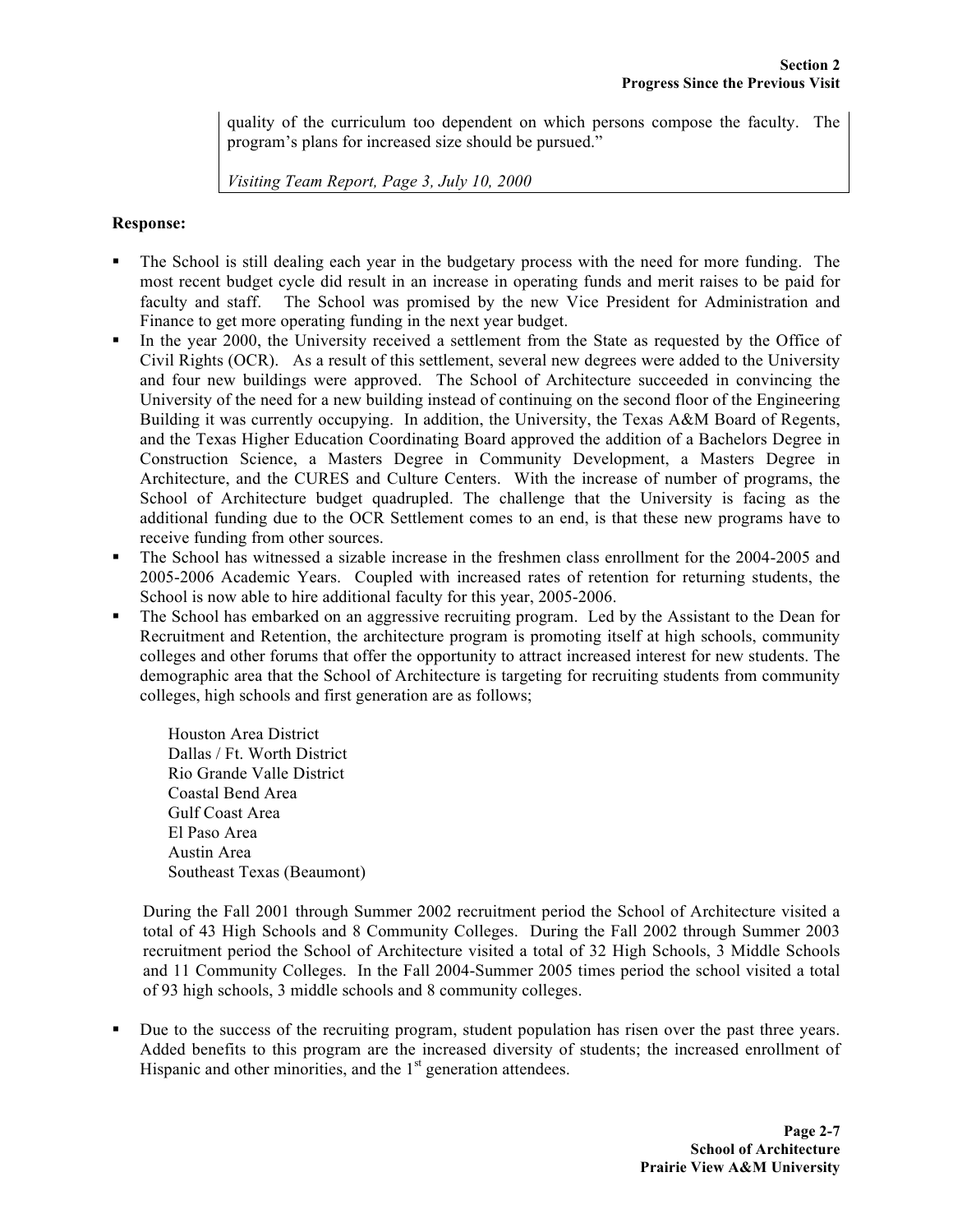# ARCHITECTURE DEGREE Student Enrollment

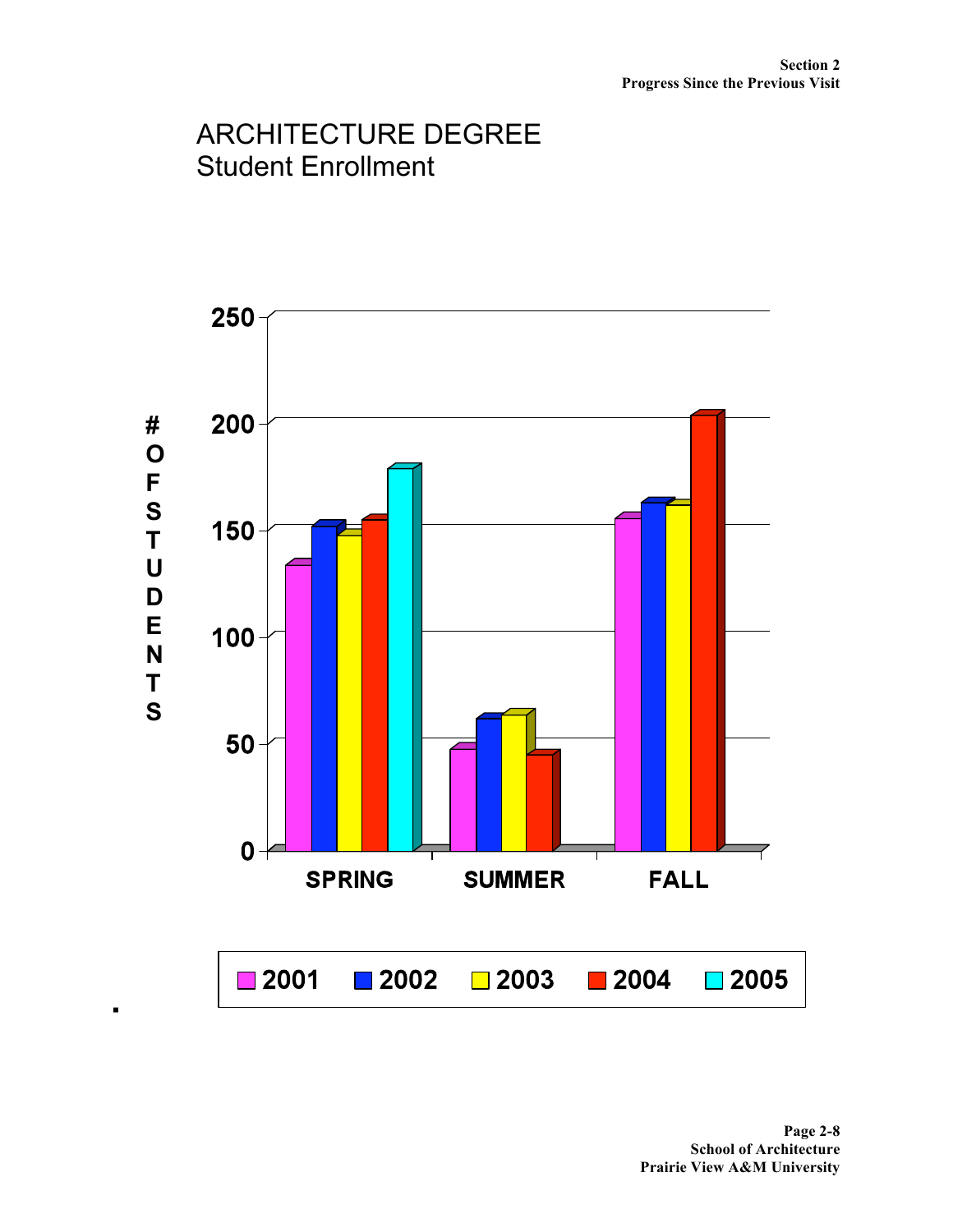# ARCHITECTURE SCHOOL Total Student Enrollment Spring 2001- Spring 2005

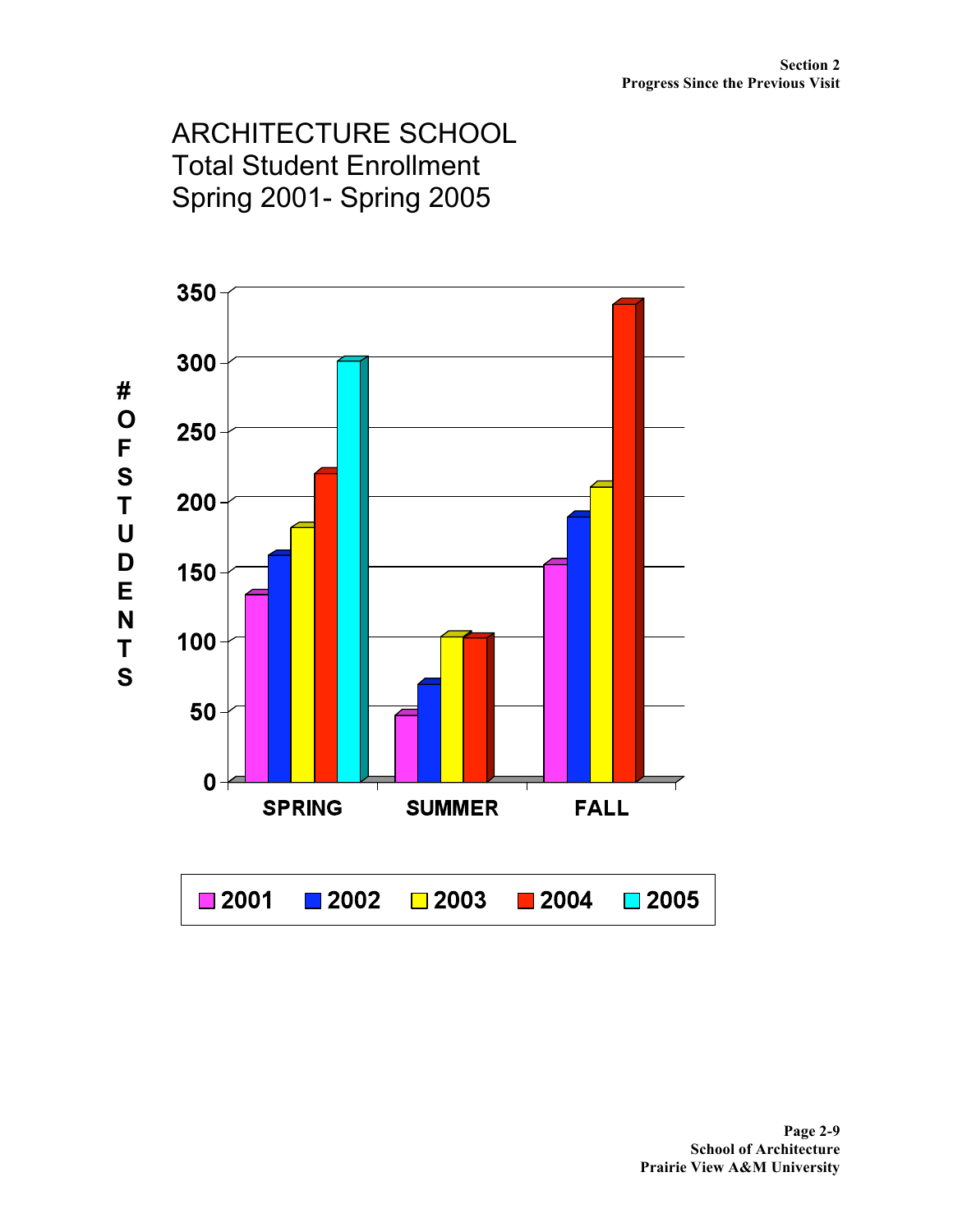Student enrollment in the School of Architecture has increased as indicated by the following table. **Table No. 2.1 Student Enrollment**

| Term:            | <b>Students:</b> |
|------------------|------------------|
| Fall 2000        | 115              |
| Fall 2001        | 163              |
| Fall 2002        | 190              |
| Fall 2003        | 211              |
| <b>Fall 2004</b> | 341              |

 The number of Hispanic students in the School has seen an increase. **Table No. 2.2 Hispanic Student Enrollment**

| Table Tw. 2.2 Hispanic Student Emploment |                  |
|------------------------------------------|------------------|
| Term:                                    | <b>Students:</b> |
| 2001-2002                                |                  |
| 2002-2003                                |                  |
| 2003-2004                                | 23               |
| 2004-2005                                |                  |

 Graduates form the School of Architecture has also been on the rise. **Table No. 2.3 Graduates**

| Term:       | <b>Students:</b> |
|-------------|------------------|
| Fall 2002   |                  |
| Spring 2003 |                  |
| Summer 2003 | 19               |
| Fall 2003   | 27               |
| Spring 2004 | 20               |
| Fall 2004   | 22               |
| Spring 2005 |                  |

- The work of the Assistant to the Dean for Recruitment and Retention and the collective attention of the Dean, Coordinators, and faculty to address each student as a "client" of the School have resulted in improved retention rates for the past two years.
- The role of an architectural historian was filled by Dr. Gail Hook, who was employed at the School from 2002 to 2003. Before she left to pursue research and travel oversees, she shared her lectures with Professor Peter Wood, who adapted her style and developed it more fully. Professor Wood continues to teach the Survey of Architecture History I and II courses successfully, while we are continuing to search for an historian.
- Anna Mod, a historian, has been teaching Historic Preservation courses in both the Architecture and Community Development programs.

In this same section of the prior report the team also noted "three characteristics of the curriculum observed during the visit, which needs to be considered by the faculty in developing future curriculum changes." These items are summarized below with the lead description.

- 1. "The fifth year contains no element that clearly addresses the transitional nature of this last instructional year as a student moves from student life to professional life."
- 2. "The design emphasis seems to be too strongly on the design of objects, without full consideration of the context in which the objects will be placed."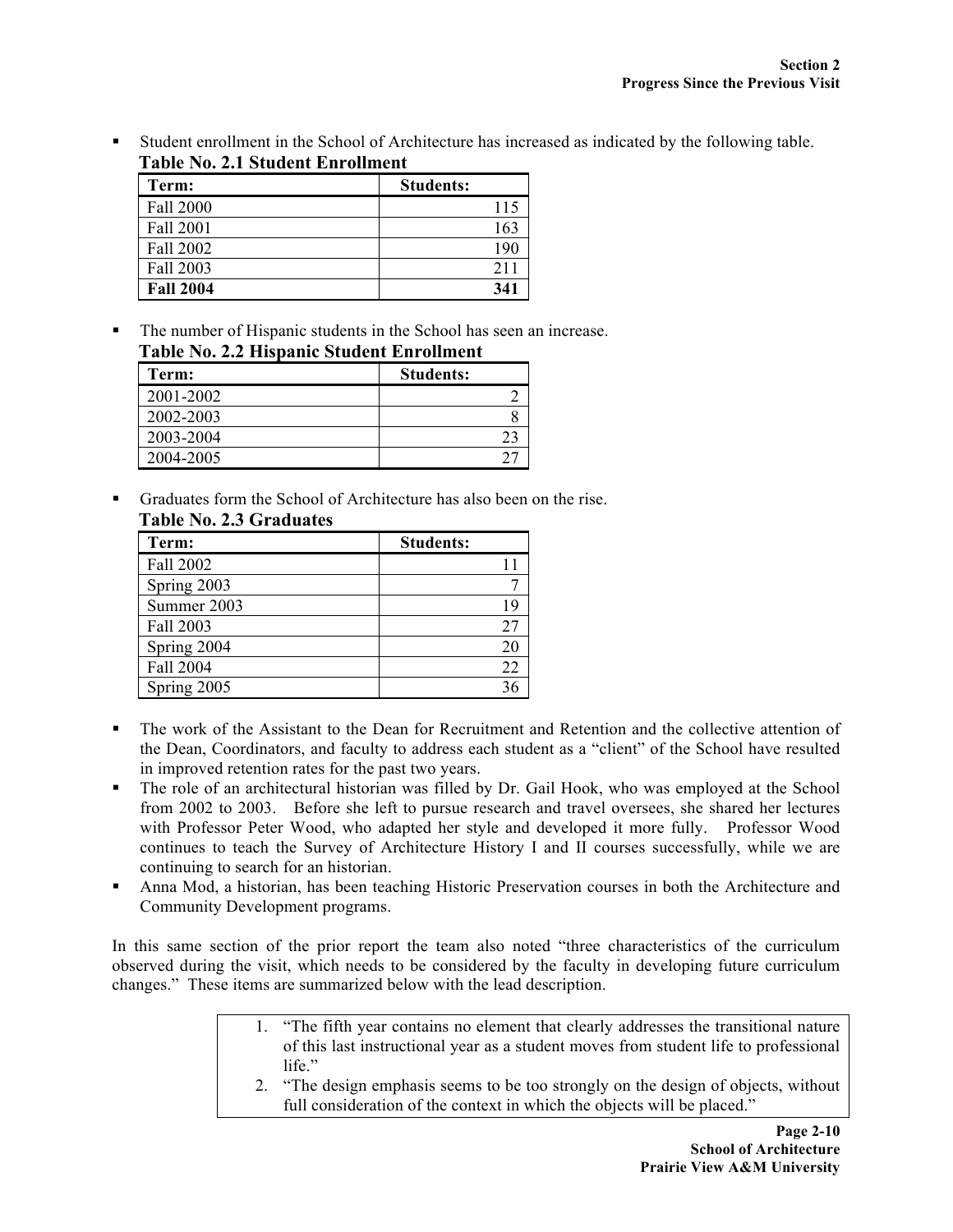3. "In much of the student work it seemed that the students had adequate knowledge, but had not assimilated and used that knowledge in other ways."

*Visiting Team Report, Page 3, July 10, 2000*

#### **Response:**

### **"The fifth year contains no element that clearly addresses the transitional nature of this last instructional year."**

- With the advent of the Master of Architecture program, the school is moving toward a thesis project. The past year experimented with a thorough research investigation in the fall semester followed by the comprehensive design studio which involved the students being placed in architecture offices where they received support with their design projects from the office professional staff. The result of this new mentoring program was that all of the students placed in nine firms received job offers for full time employment.
- $\Box$  In the last year, there are two intensive design studios of 6 credit hours and 9 credit hours associated with two research seminars to investigate the comprehensive nature of design and environmental systems starting with the programming process.
- Internship opportunities through CURES Center has provided the students chances to work on historical projects and to be involved in documenting buildings and providing proposed solutions. This has given the students valuable experience in adaptive and reusable architecture.

#### **"Design emphasis seems to be too strongly on the design of objects."**

- <sup>I</sup> While the school believes that our presentation to the prior visiting team unduly underrepresented the curriculum concern with context and site considerations, the studio faculty has responded to this criticism by making sure that site and context considerations get attention in all but the beginning, abstract problems. As an example the student design project assignments in the  $3<sup>rd</sup>$ year studio this past spring included a regional transit train station in Waller, Texas; a bookstore; a hotel and sports arena, and a Texas Vernacular Residential Development in Sherman, Texas.
- <sup>In</sup> The fifth year design studios included mixed use development projects in which LEED and site analysis were taken in consideration. Medical clinic, resort hotel with a sport complex, and Prairie View Main Street project are some other examples of fifth year student projects

### **"In much of the student work it seemed that the students had adequate knowledge, but had not assimilated and used that knowledge in other ways."**

□ Faculty have attempted to broaden the scope of student evaluation to include projects, term papers, short essay answers and other traditional alternatives to multiple choice responses. In addition, faculty members are attempting to focus more on the relevance of course material as potentially applied in the design studio.